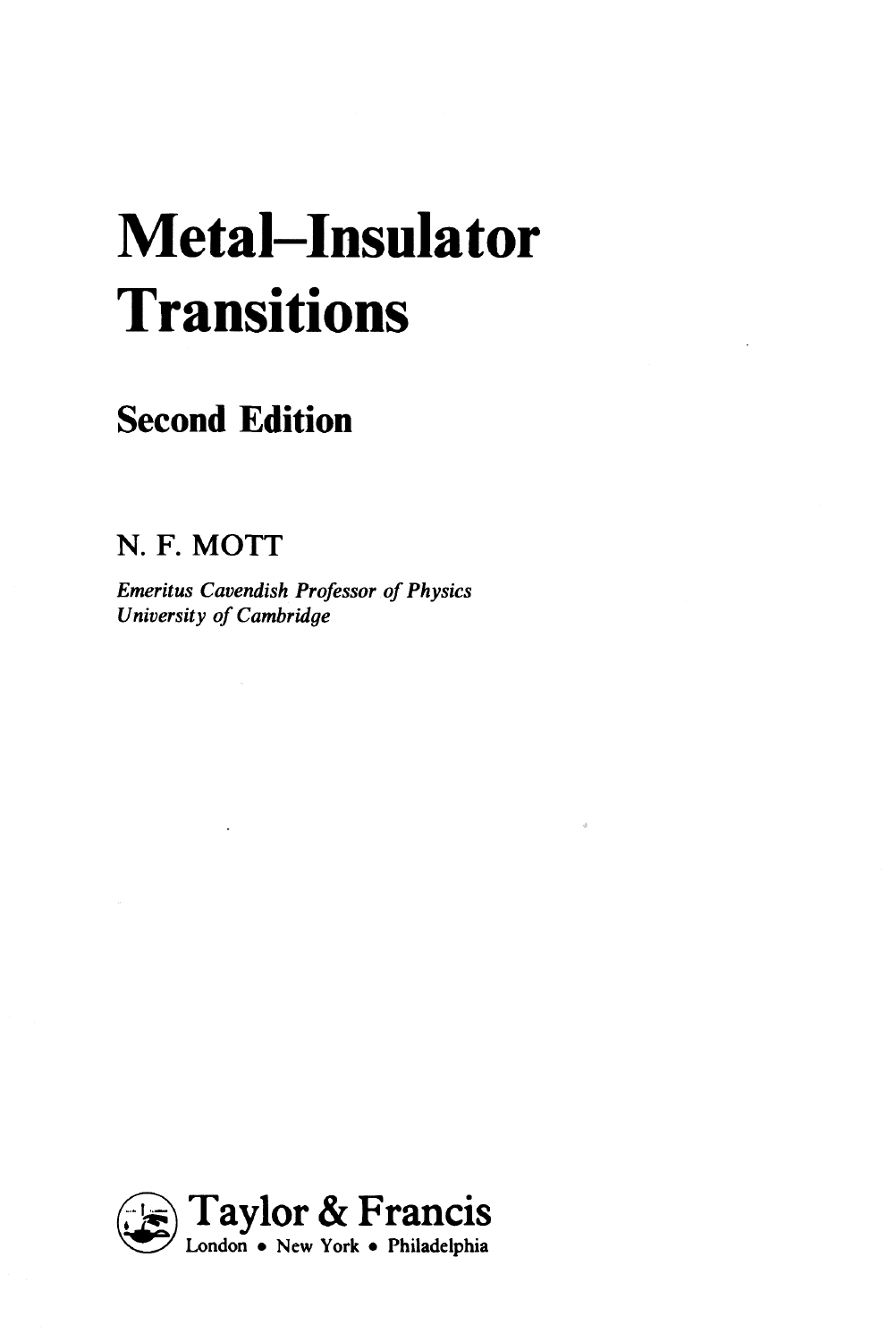## **Contents**

|   | Introduction     |                                                                                |     |
|---|------------------|--------------------------------------------------------------------------------|-----|
| 1 |                  | <b>Non-Interacting Electrons</b>                                               | 5   |
|   | 1                | Free electrons in metals                                                       | 5   |
|   | 2                | Electrons in the conduction band of a crystal                                  | 7   |
|   | 3                | Metals and non-metals in the approximation of nearly free electrons            | 19  |
|   | 4                | Metal–insulator transitions caused by overlapping bands                        | 20  |
|   | 5                | The field round an impurity; screening and virtual bound states                | 23  |
|   | 6                | The mean free path                                                             | 26  |
|   | 7                | Disordered systems; localization, the Anderson transition and the              |     |
|   |                  | mobility edge                                                                  | 35  |
|   | 8.               | Weak localization; Bergmann's treatment                                        | 39  |
|   | 9                | Conductives below $\sigma_{\min}$ near the Anderson metal-insulator transition | 41  |
|   | 10               | The inelastic diffusion length                                                 | 42  |
|   | 11               | Cerium sulphide                                                                | 43  |
|   | 12 <sup>12</sup> | Behaviour of the localization length                                           | 44  |
|   | 13               | Scaling theory                                                                 | 45  |
|   | 14               | Proof of the Kawabata formula                                                  | 47  |
|   | 15               | Hopping conduction                                                             | 50  |
|   | 16               | Pseudogaps and metal-insulator transitions                                     | 55. |

|                   | 59                                                                                     |  |
|-------------------|----------------------------------------------------------------------------------------|--|
| Introduction      | 59                                                                                     |  |
|                   | 59                                                                                     |  |
| <b>Bipolarons</b> | 68                                                                                     |  |
|                   | 2 Interacting Electrons<br>1.<br>2 Interaction with phonons and polaron formation<br>3 |  |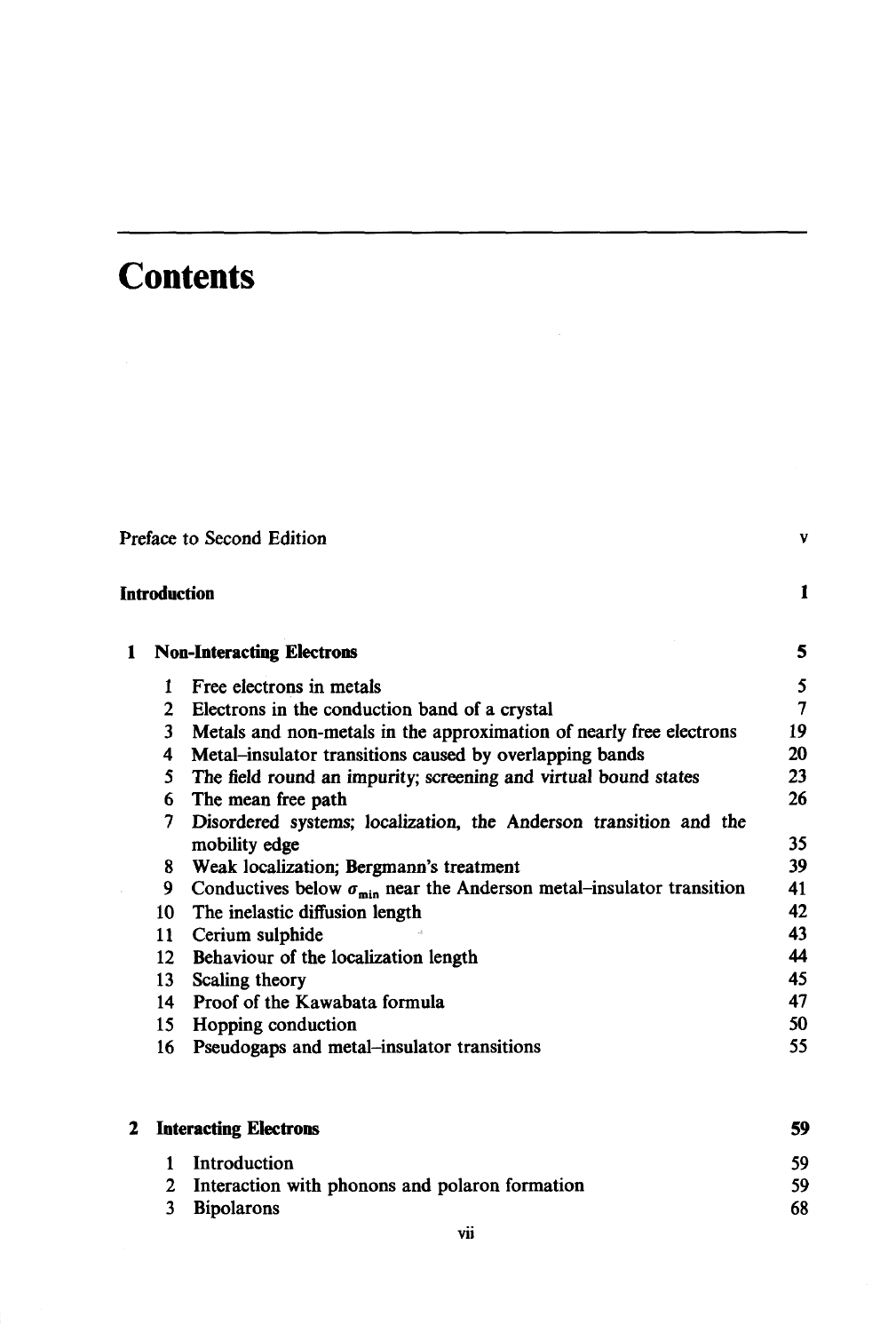|   | 4              | The Peierls transition                                                                           | 69         |
|---|----------------|--------------------------------------------------------------------------------------------------|------------|
|   | 5              | The Fermi energy and the Fermi surface                                                           | 70         |
|   | 6              | Electron-electron collisions (Landau-Baber scattering)                                           | 72         |
|   | 7              | <b>Excitons</b>                                                                                  | 74         |
|   | 8              | Excitons in metals                                                                               | 75         |
|   | 9              | The Hubbard intra-atomic energy                                                                  | 80         |
|   | 10             | Effect of the Hubbard $U$ on Anderson localization                                               | 82         |
| 3 |                | <b>Magnetic Moments</b>                                                                          | 85         |
|   | 1              | Introduction                                                                                     | 85.        |
|   | $\overline{c}$ | Antiferromagnetism                                                                               | 86         |
|   | 3              | Antiferromagnetism<br>and<br>ferromagnetism<br>in<br>transitional-metal<br>compounds             | 89         |
|   | 4              | The conduction band of an antiferromagnetic non-metal; spin polarons                             | 92         |
|   | 5.             | Magnetic semiconductors                                                                          | 93         |
|   | 6              | A degenerate electron gas in the presence of a magnetic impurity; the<br><b>RKKY</b> interaction | 96         |
|   | 7              | Localized moments in metals                                                                      | 99         |
|   | 8              | The Kondo effect                                                                                 | 104        |
|   | 9              | Heavy-fermion materials                                                                          | 109        |
|   | 10             | Transitional metals and their alloys                                                             | 109        |
|   | 11             | Ferromagnetic and nearly ferromagnetic metals                                                    | 111        |
|   | 12             | Amorphous antiferromagnets and spin glasses                                                      | 117        |
| 4 |                | <b>Metal-Insulator Transitions in Crystals</b>                                                   | 123        |
|   | 1              | Introduction                                                                                     | 123        |
|   | $\overline{c}$ | <b>Band-crossing transitions</b>                                                                 | 124        |
|   | 3              | Mott-Hubbard transitions                                                                         | 127        |
|   | 4              | Spin polarons and the Hubbard bands                                                              | 130        |
|   | 5              | A degenerate gas of spin polarons; antiferromagnetic metals                                      | 131        |
|   | 6              | Disappearance of the moments; the Brinkman-Rice highly correlated                                |            |
|   |                | gas                                                                                              | 133        |
|   | 7              | Slater's band-theory treatment of Mott-Hubbard insulators                                        | 136        |
|   | 8<br>9         | A generalization of the concept of a Mott transition                                             | 138        |
|   |                | Effect of temperature on antiferromagnetic insulators and highly<br>correlated metals            |            |
|   | 10             | Resistivity of a highly correlated gas                                                           | 139<br>144 |
|   |                |                                                                                                  |            |
| 5 |                | Interacting Electrons in Non-Crystalline Systems. Impurity Bands and                             |            |
|   |                | <b>Metal-Insulator Transitions in Doped Semiconductors</b>                                       | 145        |
|   | 1              | Introduction                                                                                     | 145        |
|   | $\mathbf{2}$   | Impurity conduction; metal-insulator transitions in impurity bands                               | 146        |
|   | 3              | Behaviour near the metal-insulator transition                                                    | 150        |
|   | 4              | Effect of interaction on the density of states and conductivity                                  | 152        |

5 The  $T^{1/3}$  behaviour of the conductivity near the transition 154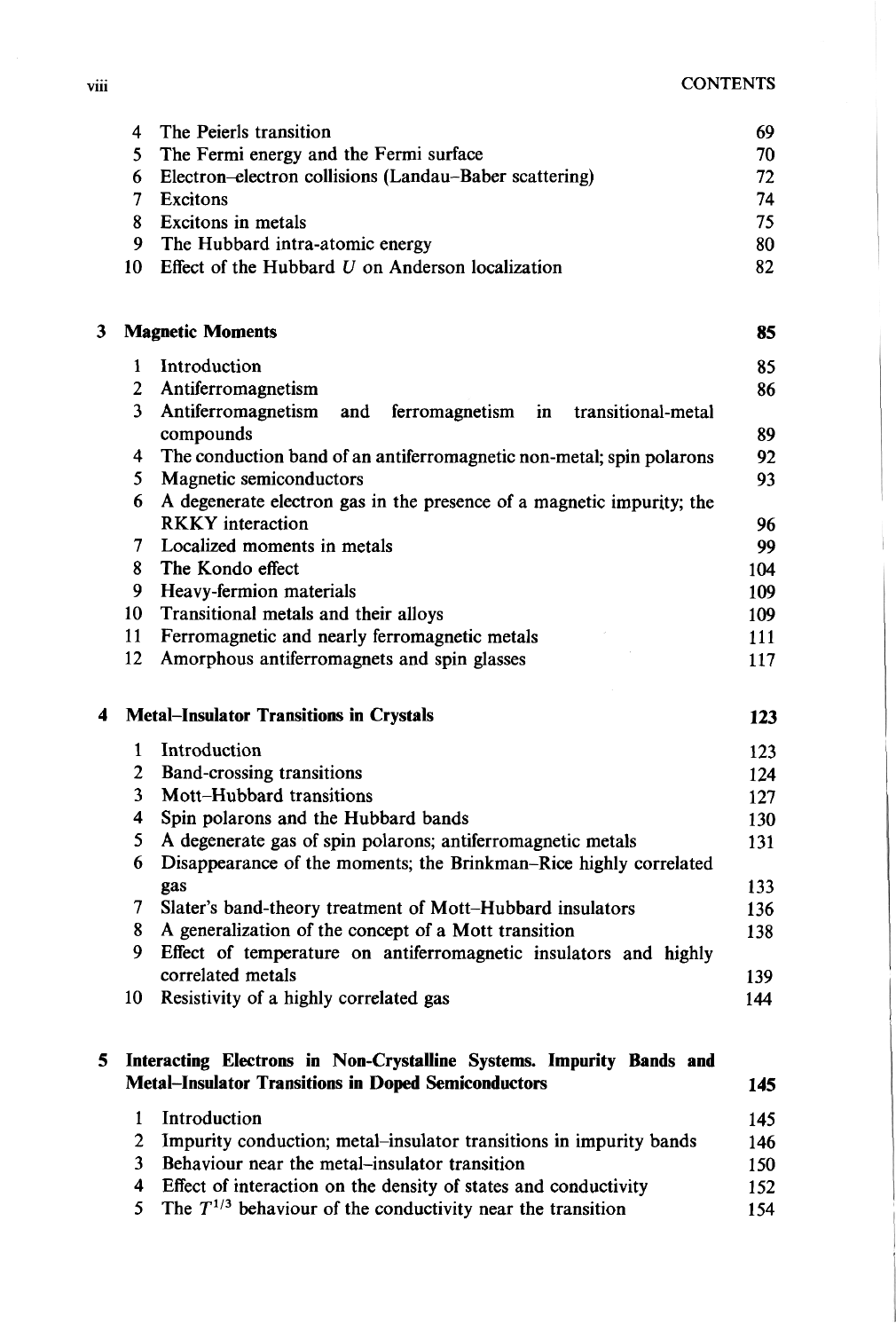$\mathcal{A}^{\text{max}}$ 

| 6  | Deduction of the Altshuler-Aronov correction term in the density of     |     |
|----|-------------------------------------------------------------------------|-----|
|    | states                                                                  | 155 |
| 7  | The metal-insulator transition in Si: P; the index $v = \frac{1}{2}$    | 156 |
| 8  | The dielectric catastrophe                                              | 157 |
| 9  | Effect of a magnetic field                                              | 160 |
| 10 | Specific heat near the transition                                       | 164 |
| 11 | Effect of spin-orbit interaction                                        | 165 |
| 12 | Evidence that the transition lies in an impurity band, and that the two |     |
|    | Hubbard bands have merged                                               | 166 |
| 13 | A degenerate gas of small polarons                                      | 168 |
| 14 | Anderson versus band-crossing or Mott transitions                       | 169 |
|    |                                                                         |     |

| 6. | <b>Metal–Insulator Transitions in Transitional-Metal Oxides</b><br>171                          |     |
|----|-------------------------------------------------------------------------------------------------|-----|
|    | Introduction                                                                                    | 171 |
|    | 2 Nickel oxide, cobalt oxide and manganese oxide                                                | 171 |
|    | 3 Titanium trioxide $(T_i, O_3)$                                                                | 174 |
|    | 4 Vanadium sesquioxide $(V, O3)$                                                                | 176 |
|    | 5 Vanadium dioxide $(VO_2)$                                                                     | 185 |
|    | 6 Nickel sulphide (NiS)                                                                         | 189 |
|    | Some metallic transitional-metal compounds<br>with<br>ferro-<br>- or<br>antiferromagnetic order | 193 |

| <b>Some Metal–Insulator Transitions in Various Materials</b> | 199                                               |     |
|--------------------------------------------------------------|---------------------------------------------------|-----|
|                                                              | Introduction                                      | 199 |
|                                                              | 2 Lanthanum-strontium vanadate $(La_1, Sr_vVO_s)$ | 199 |
|                                                              | 3 Vanadium monoxide $(VOx)$                       | 202 |
|                                                              | 4 Magnesium-bismuth amorphous films               | 205 |
|                                                              | 5 Tungsten bronzes                                | 208 |
|                                                              | 6 Metal-rare-gas systems                          | 209 |

| 8 | <b>Wigner and Verwey Transitions</b> | 213 |
|---|--------------------------------------|-----|
|   | Wigner crystallization<br>1          | 213 |
|   | 2 $Fe3O4$ (magnetite)                | 215 |
|   | $3$ $Ti4O7$                          | 219 |

| 9 High-Temperature Superconductors and the Metal-Insulator Transition |                                                                         |     |
|-----------------------------------------------------------------------|-------------------------------------------------------------------------|-----|
| 1.                                                                    | Introduction                                                            | 221 |
|                                                                       | 2 The metal-insulator transition in a doped antiferromagnetic insulator | 222 |
| 3.                                                                    | Magnetic bipolarons                                                     | 224 |
|                                                                       | 4 Two-dimensional systems                                               | 226 |